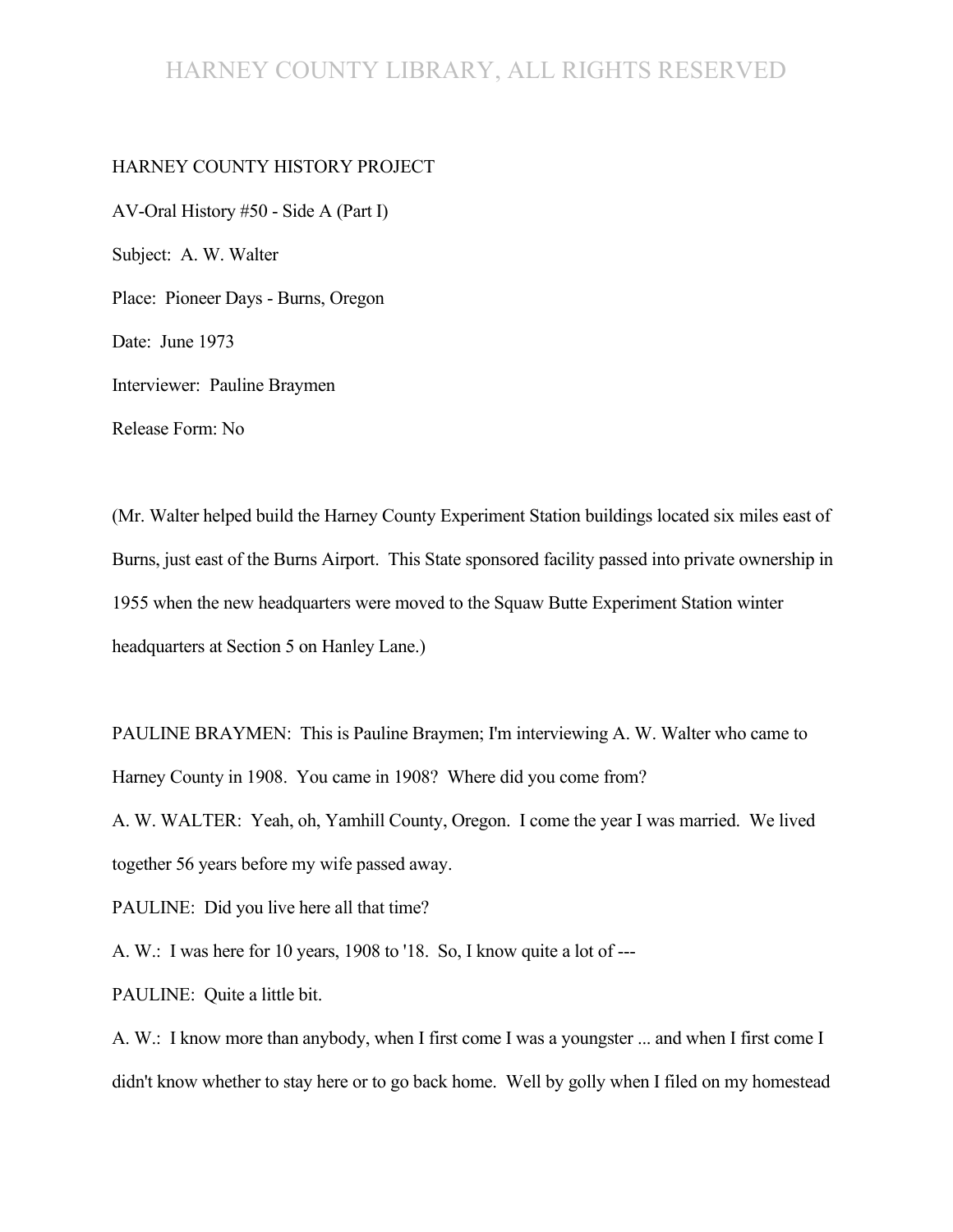here Monday morning. I'd come here Friday, went out and looked at a place on Saturday, and then you couldn't file till Monday. And there was ... on there. Jess Bunyard, he was standing there, and he wanted to know if I wanted a job working on a rock building just across the street. And while I was waiting over the weekend, they needed help and they was paying \$2.50 for a helper. He wanted to know if I'd go out and help him hay. I asked him what he was paying, and he said he was paying \$1.50.

#### PAULINE: That's a day?

A. W.: Yeah. Well, I told him if I can get a job right here for \$2.50, course I'd had to bought my board here. And he says well, he'd give me \$2.50. And he had this saddle horse there, and he said come saddle the horse. And he rented a road car right across from the Burns Hotel, and he sure took me a merry ride.

And they hayed from up here above Burns clear down to the old Joe Hill place. And I got acquainted with all the old timers along there that they hayed with. After that no matter where, I come into here ... to see everybody. And then I would mention some of these others, and I was just all right because I knew all these others.

And the old timers didn't like these homesteaders because they was getting their range. And the homesteaders they didn't like the old timers, they thought they knew more than the old timers. So, I got in with both sides.

PAULINE: You were in a good position.

A. W.: I homesteaded there, and there was a retired Brigadier General, Asher C. Taylor. PAULINE: Asher C. Taylor.

A. W.: Yeah, Asher C. Taylor. He took a homestead right not far from my place. PAULINE: Where was your homestead?

2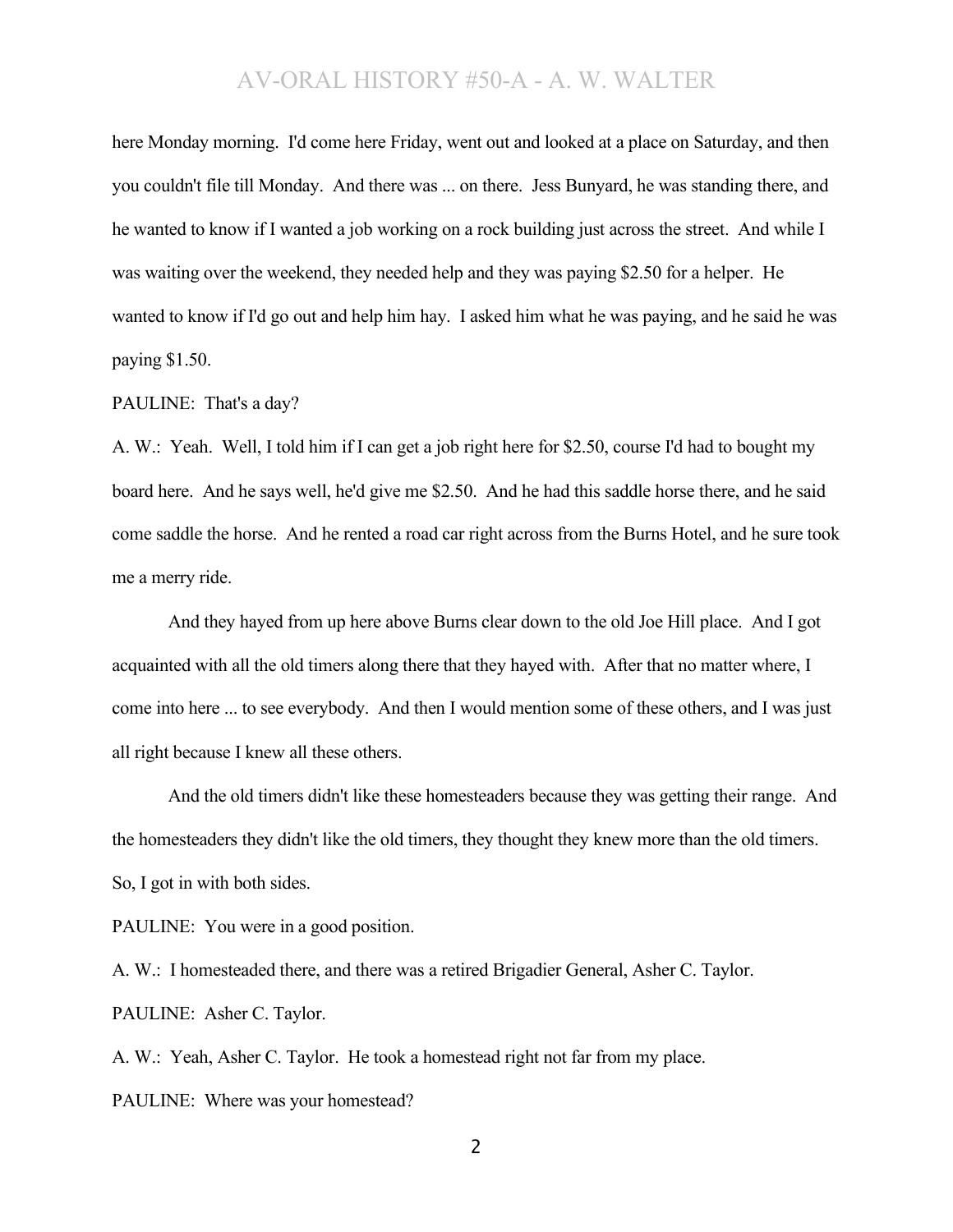A. W.: My northwest corner, it was where the 12 mile post is out there on the road to Crane. Then I bought an 80, and I've still got it. ... stole all the pasture and all the fence, I couldn't do nothing about it, I wasn't here. I guess one of them is still in the pen for misrepresenting.

And I worked out on the building, I did the Experiment Farm for them start to finish. Here a few weeks ago they were telling about tearing that building down, and nothing but the plaster stayed. Something about the plaster.

PAULINE: Oh, the plaster stayed real well.

A. W.: Yeah, but I'm the guy that put the plaster on.

PAULINE: You're the one that put the plaster on? I lived there for 10 years, in that house for the last 10 years.

A. W.: You know, when we first built that, the well was right between that and the mess house. The first mess house burned down. And my daughter was married there or was born there. After I worked on these buildings I come to town and I worked in Bill White's carpenter shop for two years.

#### PAULINE: Bill White?

A. W.: Yeah, then I got a job working on the farm there for Breithaupt and I was chosen to ... And he was buckaroo from Southern Oregon and come up there. He was an assistant to Breithaupt and then he quit. Him and I didn't get along so good. But I had worked there two years, and my daughter was born in the mess house that was burned up. They got a new one there. I shingled every one of them buildings out there. You've seen pictures of that outfit before now, the buildings? PAULINE: Yeah.

A. W.: I shingled every one of them. Done all the plastering.

PAULINE: Yeah, the barn burned down, oh three or four years ago. The barn burned down, and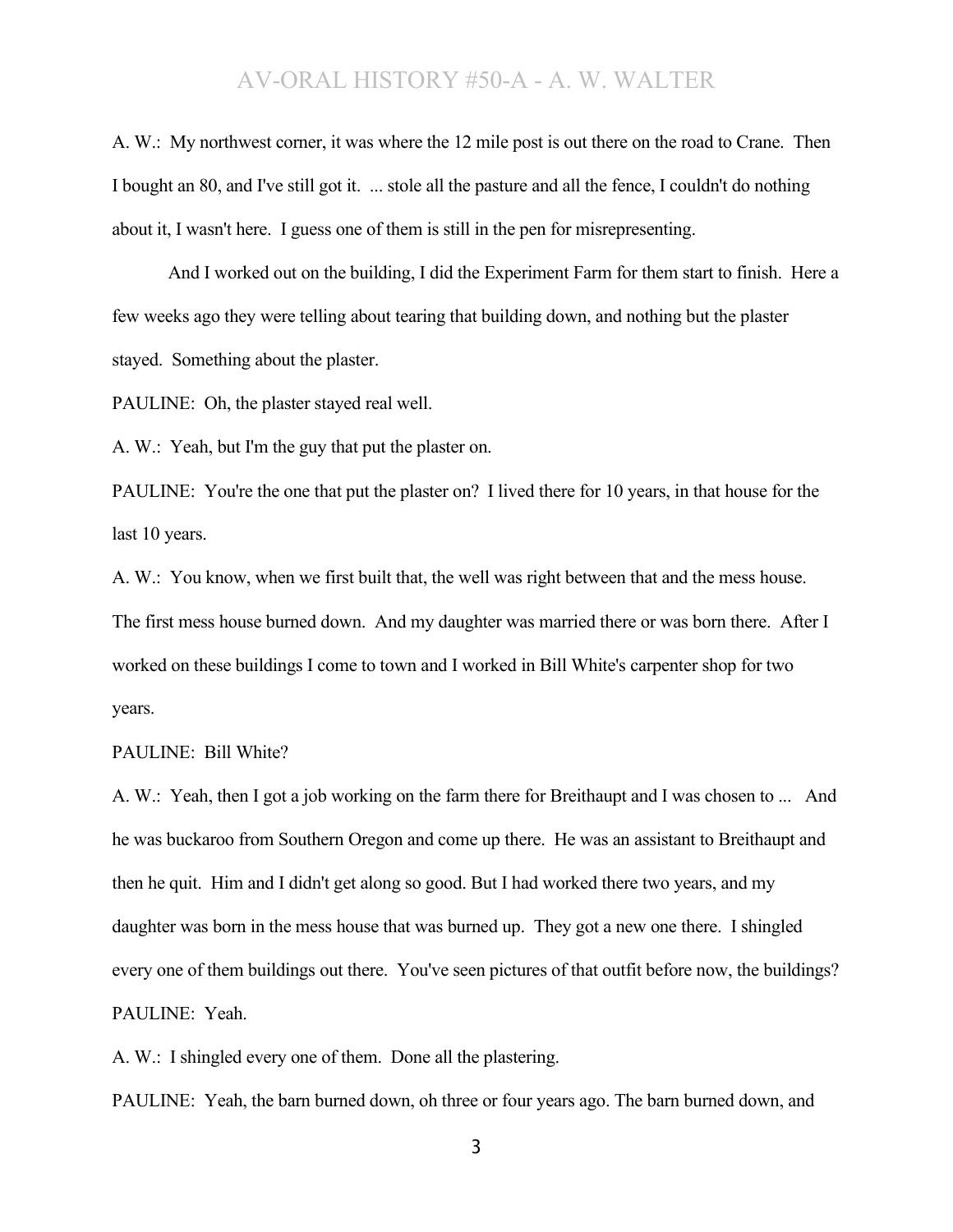now they are tearing the house down. I think they will probably build a new house. You wouldn't recognize the old place.

A. W.: Yeah, I built that barn, worked on it and built it, and I shingled every bit there. There was a fellow; Raycraft and White had the contract.

PAULINE: What was his name again? Ray --- White?

A. W.: Raycraft.

PAULINE: Raycraft and White.

A. W.: Yeah, him and Bill White was the contractors. They took the job off us. And I was stopped. We stopped, and see two of Raycraft's girls, oh ... and Josephine. Josephine, you know, I hadn't seen her for a lot of years. ... When I knew her she weighed way over 200 pounds. Oh, she was big; have to go sideways to get through a door. Now she's down to about 120. I wouldn't have known her.

PAULINE: Well, that's quite a change. You said you worked on the Arrowhead Hotel when they built that too. Can you tell me about that?

A. W.: Yeah, I worked there a couple of weeks before I went out to work on the Experiment. Raycraft, or Bill White had this job here, and Raycraft was out there, just starting that. And I worked here a couple of weeks before I went out there and went to work. And I was going to do the plastering and they, well I told them what I'd charge them for plastering. So, this Raycraft ... community hall out there in Valley View there. ... about me being the plasterer and had me meet up with Bill White. And they talked to me, and I'd just do the plastering. And they said that well, that, I wanted to know --- if I'd be ready when it'd be ready to be plastered. And I said, "Well you could give me a job woodworking and I'll be right here." And they thought about it, a woodworker and a plasterer, and they didn't know about it. So, when it come to plaster the mess house I ... some.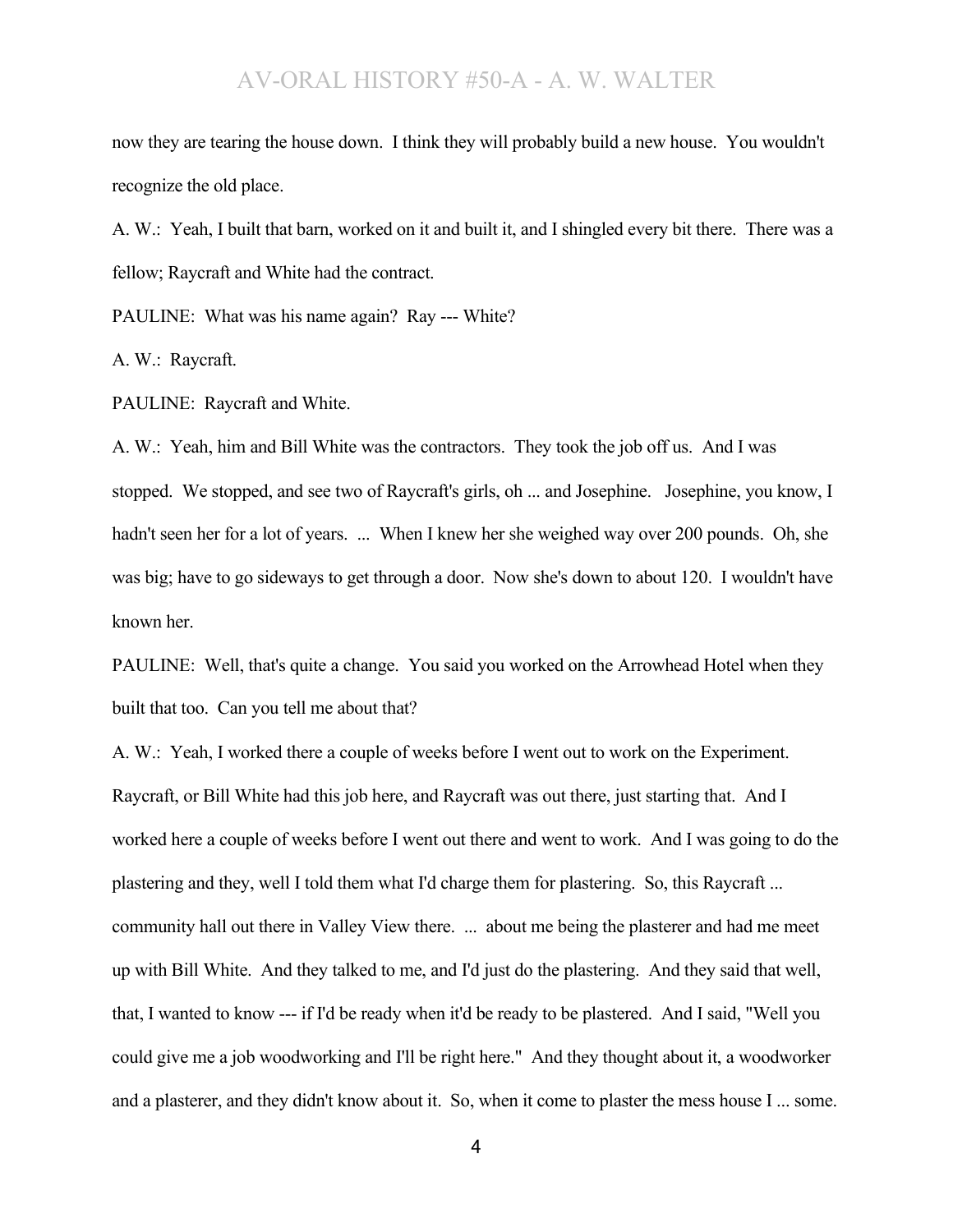They was a fellow working on this hall here, oh, just across Main Street. They had a plasterer from Baker City, and they asked me if it would be all right to get him out there. Get the plaster on in a hurry. And he come out there, and he was a big, tall guy, and they put a scaffold up for him. And when I got up there, I couldn't reach up to the ceilings to plaster them. And Raycraft and White are standing right there in the doorway. So, when they got the ceiling on I picked up the Dauby, that's a long board with two handles on it. And I'd worked in Portland for over a year with a bunch of plasterers, and all I done was run the Dauby. So, they could reach up and run that. And I was just showing off and running it with one hand. This plasterer he stepped over to them, he said, "You don't need to worry about that guy, he can do your plastering." So, after that I done all the plastering there was in the country. Because I used patent plaster.

PAULINE: What kind of plaster?

A. W.: Oh, powdered plaster like you use nowadays. It sticks and it don't matter if it freezes or not. And when I plastered that house, that ... they just tore down; it was 20 below zero when I plastered that. Keep a good fire up until it set. And after that I got all the jobs, everybody waited for me. Kept me from starving to death on my homestead.

PAULINE: Well, how were things on the homestead? Did you find it very difficult to raise a crop on your homestead? Did you find it difficult to make a go of your homestead?

A. W.: Well, I had 110 acres in cultivation. And then I had every sagebrush off it, and I cut the ridge between the Nine Mile Slough and the railroad. I cut that for hay. That was the biggest rye grass there was in the country.

PAULINE: I've heard that it was taller than a man on horseback out there.

A. W.: The biggest sagebrush right in there than any place in the valley.

PAULINE: Well, why did you leave in 1918?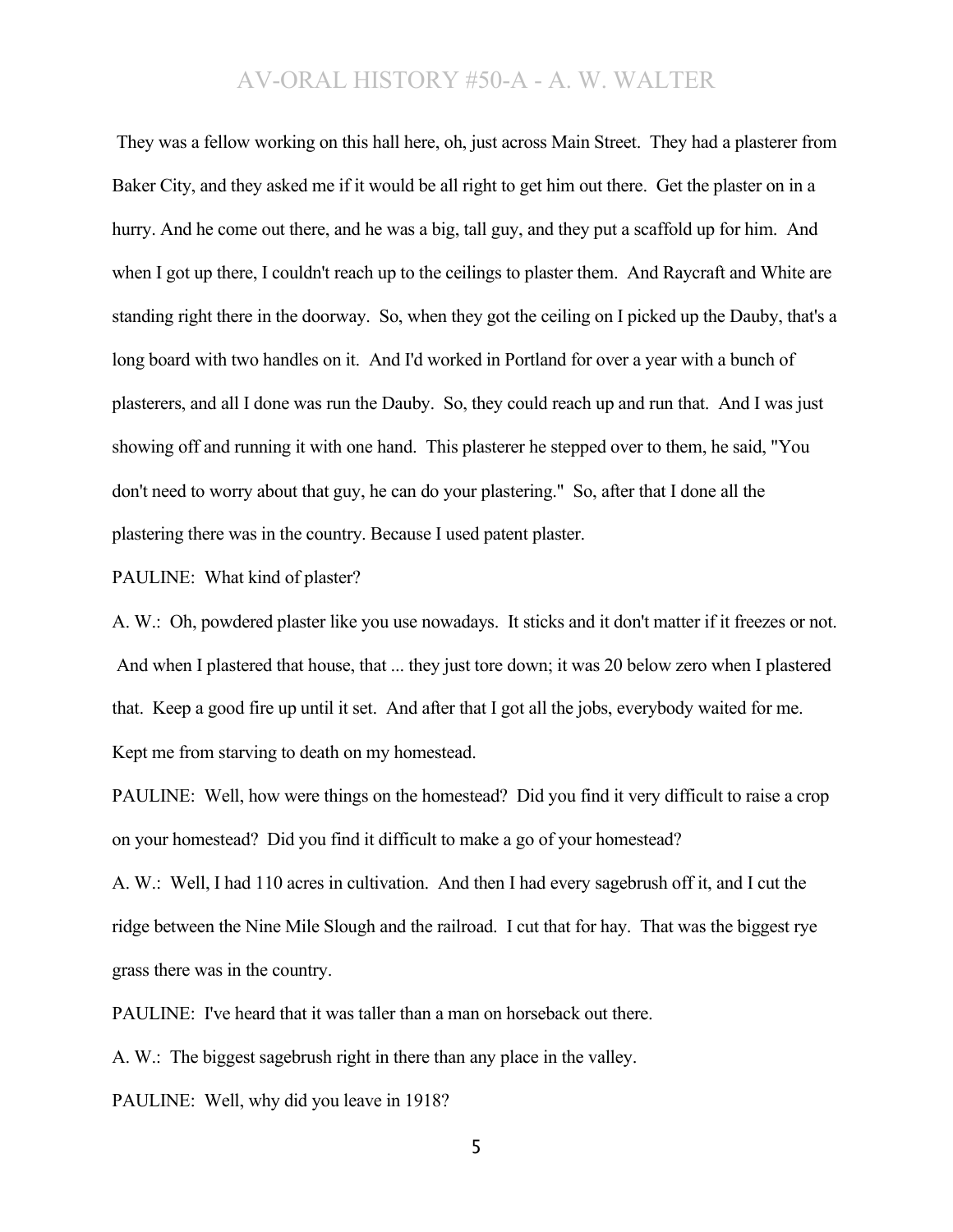A. W.: '18, I went over to Eastern Oregon. My wife's folks had, well there was nine in the family, and they all had places over there and they kept wanting me to go. And they got so they had to be close to a doctor, and they didn't have a road, so they wanted to sell the place. So, I, oh, they wrote and told them, they just got to where they tried to get us to take it. Said they just had to do something right away. So, I was going out to the field to work, and my wife asked me what to tell them. So, I told her, "Tell them we'll take it." So, the next thing we got was the deed. ... PAULINE: Now this is over at Baker?

A. W.: Yeah, so I got the place. We lived there 50 years, before I sold it. One boy born after we got over there. He's up in the Columbia Basin ... Johnny Woods, their homestead is right out there too, not far from ours. We always stopped there at his place. Got in there a lot of times about 11 o'clock and stayed there.

I had this 110 acres into rye there one fall. I was the only homesteader that ever had a thresher. Well Woods and ... they both had homesteads, and they had a thresher. And they threshed there ... out. But I was the only homesteader --- and you know that rye came up and ... out and just looked like it was ready to die, and ready to dry up, you know. And we got over an inch and a half of rain. And I got over 20 bushels per acre.

PAULINE: Oh, that's a good yield.

A. W.: The only crop that was ever raised out in that flat.

PAULINE: How old are you now?

A. W.: Well, I was born in 1882. I won't have a birthday until after this month. PAULINE: Did your parents come out to Oregon? Were you born in Oregon? A. W.: No, in Iowa.

PAULINE: You were born in Iowa.

6